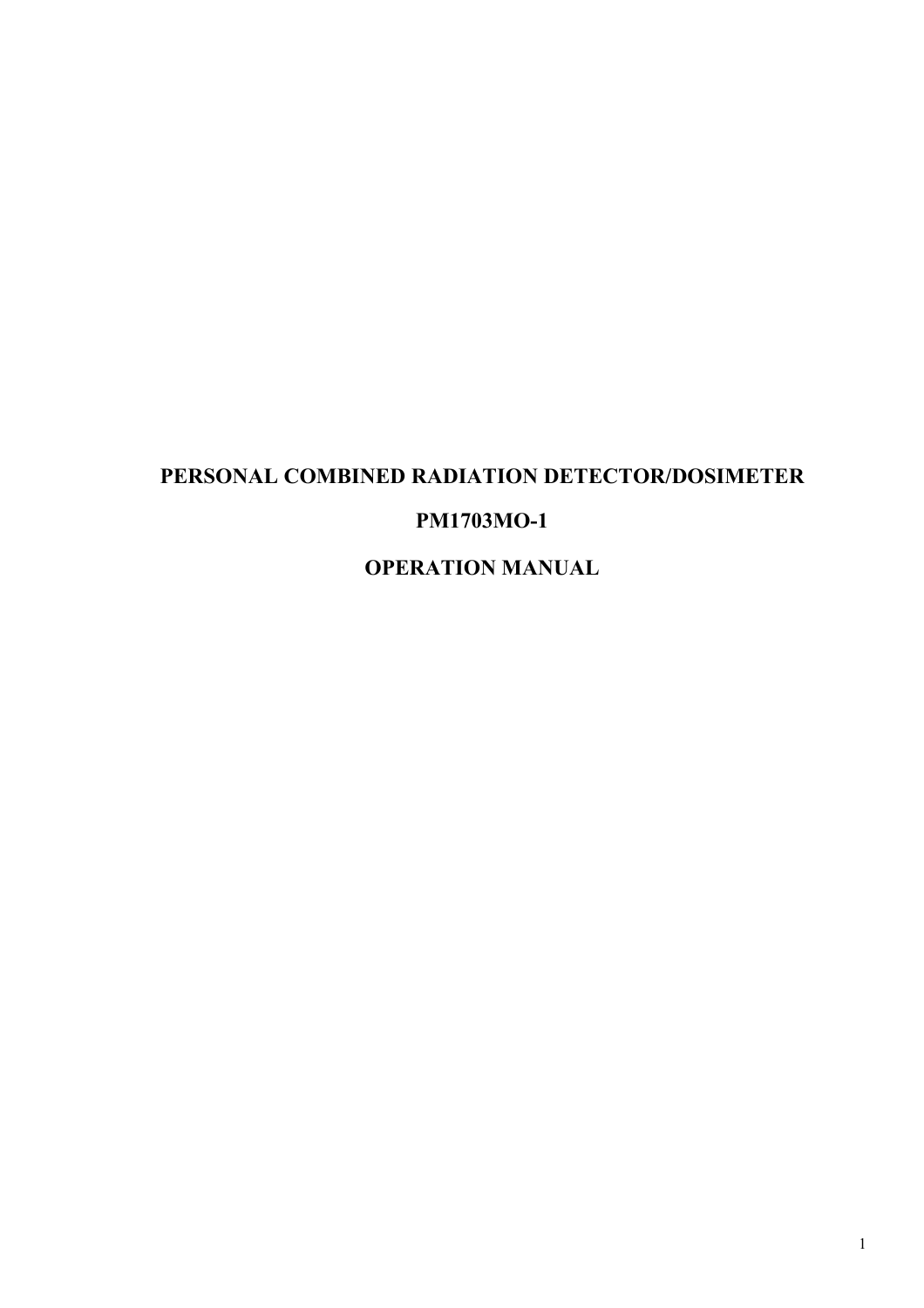# **TABLE OF CONTENTS**

| 5.2 GOING THROUGH SELF-TESTS AND BACKGROUND CALIBRATION 10 |  |
|------------------------------------------------------------|--|
|                                                            |  |
|                                                            |  |
| 5.3.2 DER (DOSE EQUIVALENT RATE) MEASUREMENT MODE 12       |  |
|                                                            |  |
|                                                            |  |
|                                                            |  |
|                                                            |  |
| 5.6 EXCEEDING INSTRUMENTS TEMPERATURE OPERATION RANGE 13   |  |
|                                                            |  |
|                                                            |  |
|                                                            |  |
| 6.1.2 ENABLING/DISABLING THE AUDIO AND VIBRATION ALARMS 15 |  |
|                                                            |  |
|                                                            |  |
|                                                            |  |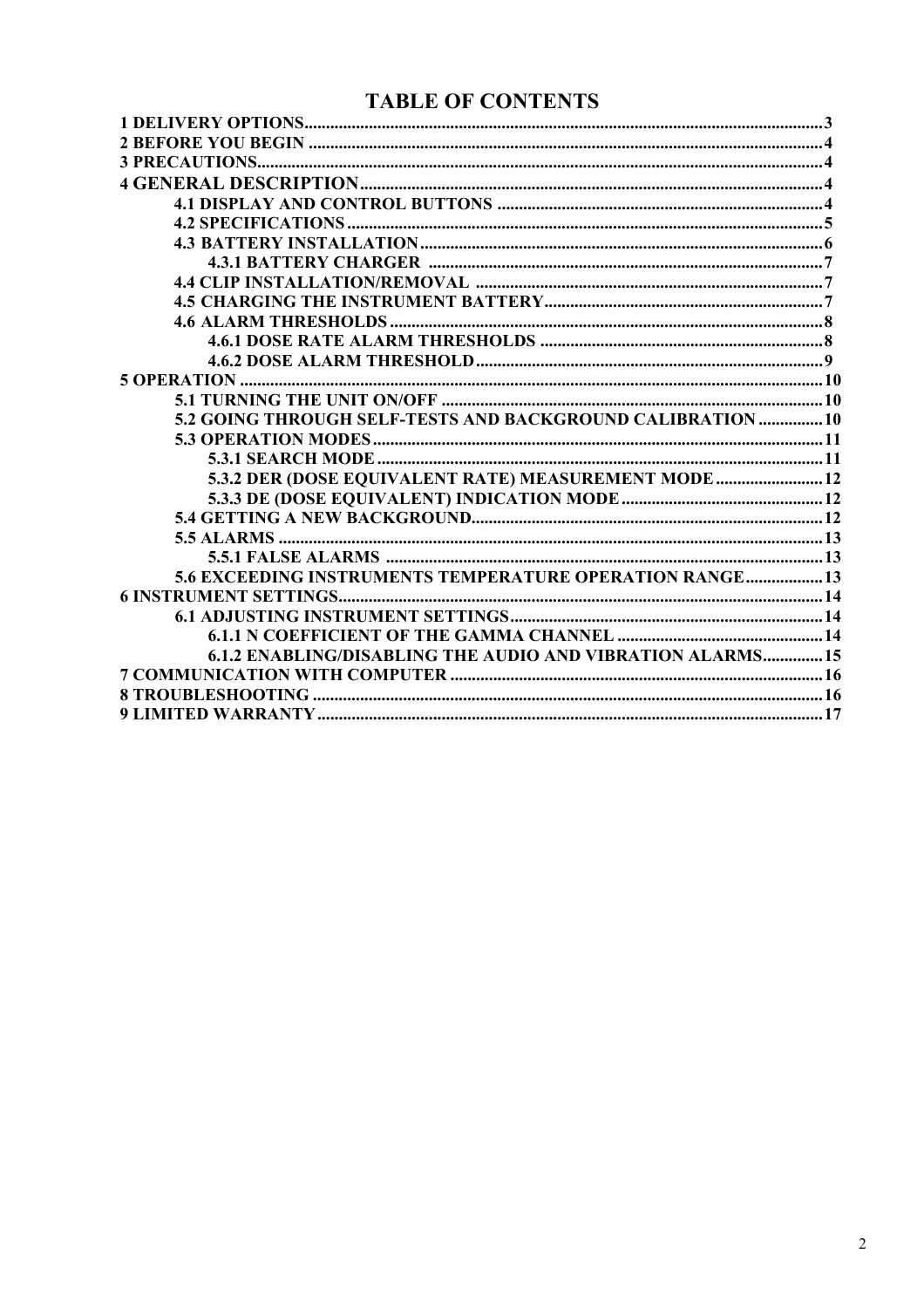# <span id="page-2-0"></span>**1 DELIVERY OPTIONS**

Consult the following table to find out which modes and features are enabled in your Personal Combined Radiation Detector/Dosimeter.

Enabled features are marked by a checked box.

| <b>Features and operation modes</b>                                            | On <sub>l</sub> |
|--------------------------------------------------------------------------------|-----------------|
| Search mode (indication " $\mu$ R/h")                                          |                 |
| Measurement mode (indication $\mu Sv/h$ )                                      |                 |
| Measurement mode (indication $\mu$ R/h)                                        |                 |
| Dose mode (indication $\mu$ R)                                                 |                 |
| Auto calibration                                                               |                 |
| Possibility to adjust DER thresholds for other<br>search and measurement modes |                 |
| Possibility to change values of the coefficient<br>n (gamma)                   |                 |
| Possibility to enable/disable alarm types                                      |                 |
| Audio alarm                                                                    |                 |
| Vibration alarm                                                                |                 |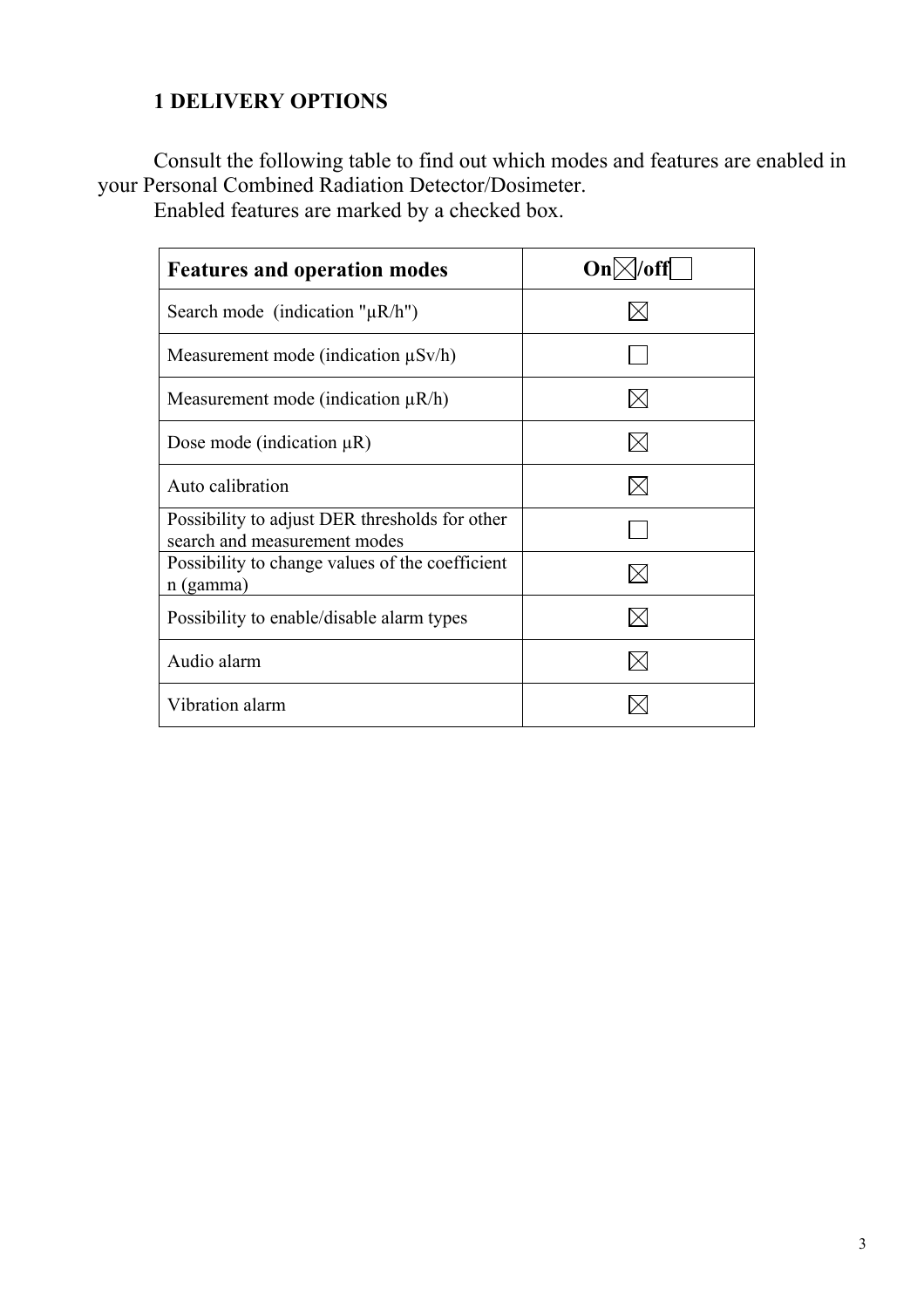#### <span id="page-3-0"></span>**2 BEFORE YOU BEGIN**

Thank you for purchasing a Polimaster Personal Combined Radiation Detector/Dosimeter PM1703MO-1. Before operating this unit, please review this guide thoroughly and retain it for future reference.

The Personal Combined Radiation Detector/Dosimeter is designed to detect, search, and locate gamma-emitting radioactive sources. The instrument is easily operated requiring only an understanding of the basic parameters and settings for proper operation.

The instrument is intended for everyday and/or emergency use by firefighters, military, police, etc. It is designed for use in any area where radiation dose and dose rate are required to be measured, where exceeding the default dose and dose rate values requires an alarm. In addition, the instrument provides accumulated information about the accumulated dose and system analysis of the gathered dosimetric information.

### <span id="page-3-1"></span>**3 PRECAUTIONS**

1 Keep the instrument at least 4 inches from radio emitting sources, such as cell phones, to avoid false positives.

2 Avoid severe mechanical shocks and submerging the instrument into water.

#### <span id="page-3-2"></span>**4 GENERAL DESCRIPTION**

The PM1703MO-1 belongs to Polimaster's new generation of highly sensitive, small and power-saving personal gamma combined radiation detectors/dosimeter. When ON the Detector continuously monitors the environment for radiation and alerts the user with a visual, audio and/or vibrating alarm if a radiation source is detected or a radiation threshold is exceeded.

All operations history is stored in the instrument's permanent memory, protecting the data even when the battery is removed. The stored data can also be transferred from the РМ1703МО-1 to a personal computer via its infrared interface.

The instrument is recommended for detecting and locating radiation sources in both indoor and outdoor environments.

*This device complies with Part 15 of the FCC Rules. Operation is subject to the following two conditions: (1) This device may not cause harmful interference, and (2) this device must accept any interference received, including interference that may cause undesired operation* 

#### <span id="page-3-3"></span>**4.1 Display and control buttons**

The instrument is equipped with two control buttons located on its top panel:

**- MODE** button — (switching on the instrument; switching between operation modes; background level calibration; changing the instrument parameters in setup mode);

**- LIGHT** button — (switching on the backlight; switching on the indication of the battery power level; enabling IR communications with a PC; changing the instrument parameters in setup mode).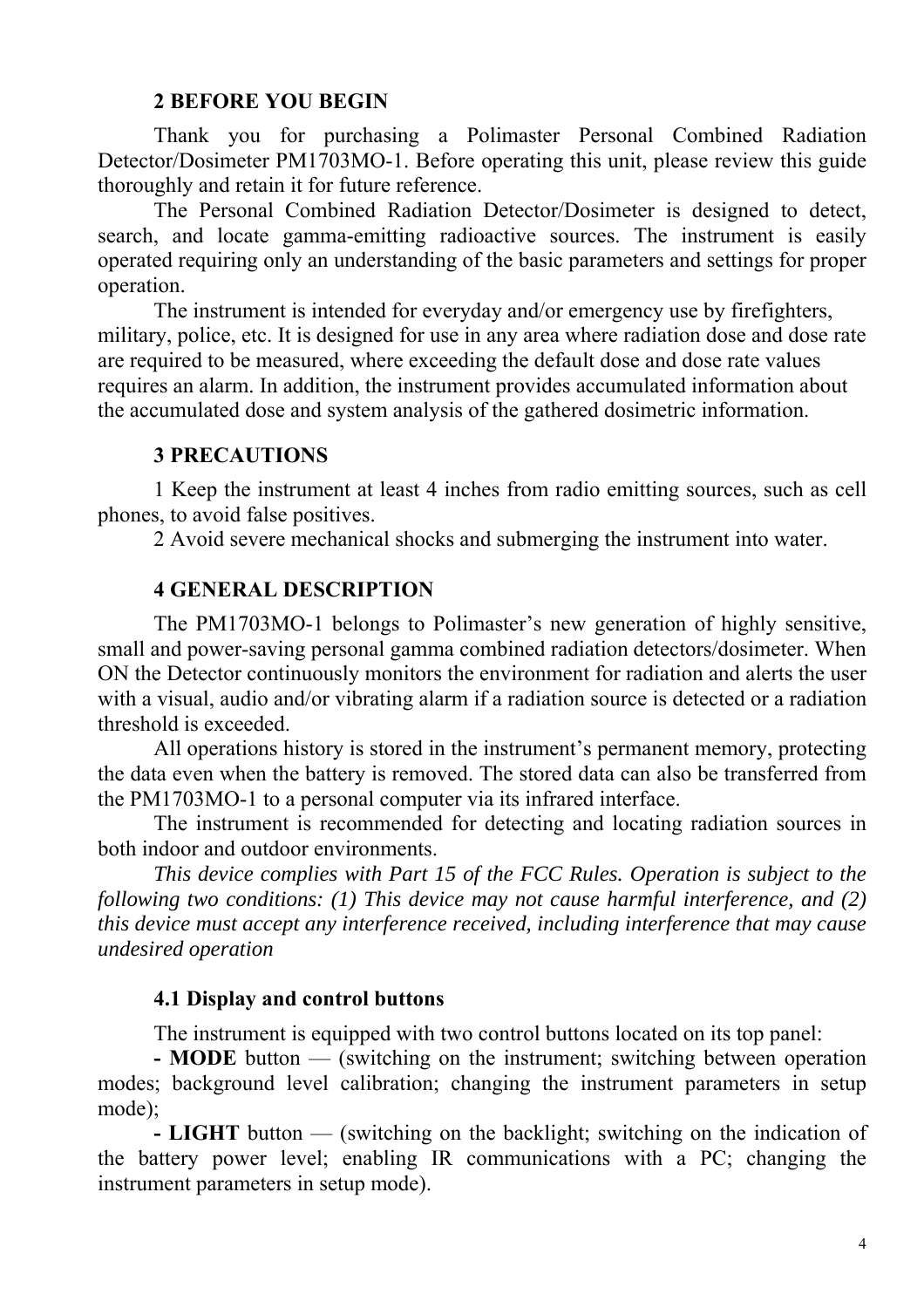The LCD screen may display any of the following information:

# **- gamma Dose Equivalent Rate (DER)** in  $uR/h$ ;

**- Dose Equivalent (DЕ)** in µR;

**- n coefficient**: number of mean square deviations for the gamma threshold (also called "alarm multiplier");

**- Messages** "tSt", "CAL", "OL", "oFF", "bAt", "ot", etc.;

**- "d**" audio alarm sign (if audio alarm is enabled);

- " **\*\*\***" vibration alarm sign (if vibration alarm is enabled);

**- Blinking "h" (history) symbol** (in the Search and DER measurement modes) indicates that there has been an alarm activation and information about it hasn't been uploaded to a computer**;**

**- Blinking "S" (search) symbol –** indicates that the Search mode is currently on**;**

**- Critical battery discharge**: displayed when the battery voltage drops below 1.15 V.

An analogue bar in the lower area of the LCD display indicates the time left until self-tests or background calibration are completed.

In the Search mode, DER measurement mode and DE indication mode the analogue scale segments represent the dynamics of radiation environment change. The bar represents a relative excess of the measured value over the set alarm threshold.

| <b>Detectors</b>                                                                             | $CsI(Tl)$ scintillator                                |
|----------------------------------------------------------------------------------------------|-------------------------------------------------------|
|                                                                                              | Geiger-Muller tube                                    |
| <b>Sensitivity</b> (for $^{137}Cs$ )                                                         | $1 \text{cps}/(\mu R/h) (100 \text{cps}/(\mu S v/h))$ |
| <b>Sensitivity</b> (for $^{241}$ Am)                                                         | $0.7 \text{ cps}/(\mu R/h)$ (70 cps/( $\mu Sv/h$ ))   |
| <b>Energy Range (measurement mode)</b>                                                       | $60 \text{ keV} - 1.33 \text{ MeV}$                   |
|                                                                                              | Meets the ANSI N42.33 -2005 (6.3.1)                   |
|                                                                                              | requirements                                          |
| <b>Energy Range (search mode)</b>                                                            | $60 \text{ keV} - 3.0 \text{ MeV}$                    |
| <b>DER</b> measurement Range                                                                 | $10 \mu R/h - 999 R/h$                                |
| <b>DER</b> indication Range                                                                  | $1 \mu R/h - 999 R/h$                                 |
| Maximum permissible intrinsic relative error of                                              | $\pm(20+ K/H)$ %,                                     |
| DER measurement in measurement range                                                         | where $H$ - DER value, $mR/h$ ;                       |
|                                                                                              | $K$ – coefficient 0.5 mR/h                            |
| DE measurement range                                                                         | $10 \mu R - 999 R$                                    |
| DE indication range                                                                          | $0 \mu R - 999 R$                                     |
| Maximum permissible intrinsic relative error of DE                                           |                                                       |
| measurement in measurement range                                                             | $\pm 20\%$                                            |
| Response time (time to alarm) at dose rate increase                                          | 2s                                                    |
| by 50 $\mu$ R/h for 0.5 s produced by <sup>137</sup> Cs, <sup>241</sup> Am, <sup>60</sup> Co | Meets the ANSI N42.32 -2006 (6.3.1)                   |
| at the radiation background $20 \mu R/h$ , not more                                          | requirements                                          |

# <span id="page-4-0"></span>**4.2 Specifications**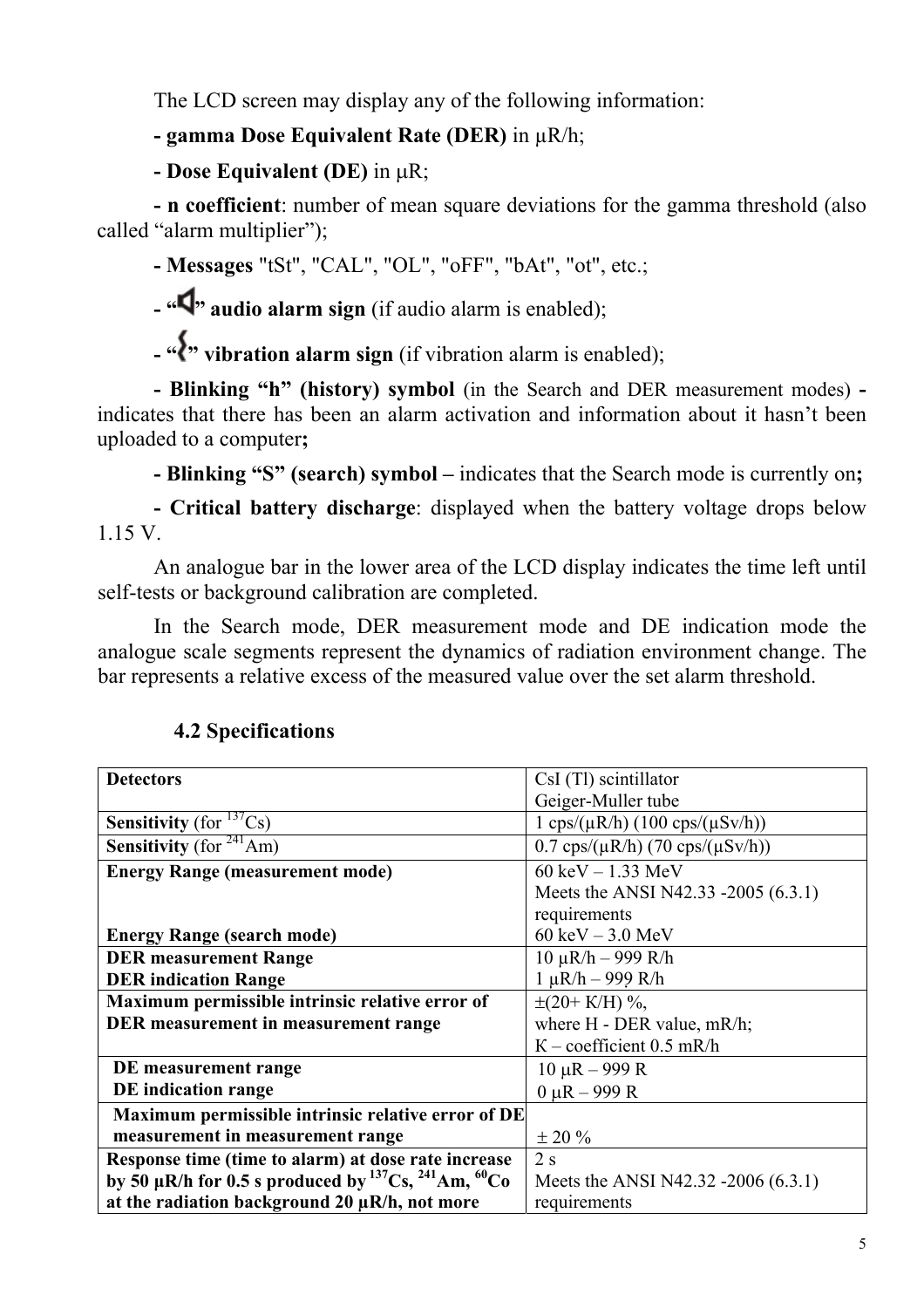| Response time (time to alarm) at dose rate increase                 | 2s                                                                  |
|---------------------------------------------------------------------|---------------------------------------------------------------------|
| up to 50 µR/h for 5.0±1 s produced by $^{137}Cs$ , $^{241}Am$ ,     | Meets the ANSI N42.32 -2006 (6.5.1, 6.5.2)                          |
| $\rm ^{60}Co$ at the radiation background 20 µR/h, not more         | requirements                                                        |
| Rate of false alarms in the mode of gamma                           | mean time to false alarm $> 10$ h,                                  |
| radiation registration at the stable radiation                      | Meets the ANSI N42.32 -2006 (6.2.1, 6.2.2)                          |
| background $(10-20 \mu R/h)$                                        | requirements                                                        |
| Response time of display indication to new                          |                                                                     |
| exposure rate with a relative error of indication of                | 4s                                                                  |
| $\pm 20$ % at dose rate increase or decrease (from                  | Meets the ANSI N42.33 -2005 (6.4.1,                                 |
| 20 $\mu$ R/h to 120 $\mu$ R/h; from 120 $\mu$ R/h to 20 $\mu$ R/h), | 6.4.2) requirements                                                 |
| not more                                                            |                                                                     |
| <b>Over-range response:</b>                                         |                                                                     |
| the overload is indicated at the double maximum                     | Meets the ANSI N42.33 -2005 (6.6.1)                                 |
| range and remains in the maximum of the range                       | requirements                                                        |
| <b>Calibration by background level</b>                              | <b>-automatic</b> $-$ in case the unit switching on,                |
|                                                                     | change of n factors                                                 |
|                                                                     | -autocalibration when the background                                |
|                                                                     | level is changed                                                    |
|                                                                     |                                                                     |
|                                                                     | -user initiated as needed by pressing a                             |
|                                                                     | button                                                              |
| <b>Communication with PC via IR channel</b>                         | - Reading of data from storage,                                     |
|                                                                     | - Setting of device working parameters                              |
| <b>Power Requirements</b>                                           | One Rechargeable Ni-MH (Nickel Metal                                |
|                                                                     | Hydride) Battery                                                    |
|                                                                     |                                                                     |
|                                                                     | 1.2 V, 2100 mA/h, size AA (R6)                                      |
| <b>Battery Lifetime</b><br><b>PC Communications</b>                 | up to 1.000 hours<br>IR interface                                   |
| <b>Data Collection</b>                                              | 2.000 data points                                                   |
| <b>Environmental:</b>                                               |                                                                     |
| Temperature range                                                   | $-22$ to $+122$ °F (-30 to $+50$ °C)                                |
| (LCD indication)                                                    | 5 to +122 °F (-15 to +50 °C)                                        |
| <b>Humidity</b>                                                     | up to 95 % at +95 °F (+35 °C)                                       |
| <b>Water Tightness</b>                                              | <b>IP65</b>                                                         |
| <b>Drop Test</b>                                                    | 30" (0.7 m) onto concrete surface                                   |
| <b>Dimensions</b>                                                   | $2_{13/16}$ x 1 $\frac{1}{1/4}$ x $\frac{3}{1/16}$ $\frac{7}{1/16}$ |

#### <span id="page-5-0"></span>**4.3 Battery installation**

The instrument is powered by a rechargeable battery NiMH (Nickel Metal Hydride Rechargeable battery 1.2 V min 2000 mA/h) AA size supplied with the instrument.

The PM1703MO-1 is packaged without a rechargeable battery installed. To install the battery, open the cover located on the right end of the unit with a coin or screwdriver. Once opened, insert a single rechargeable AA battery loading the positive (+) end first. Reinstall the cover and tighten it. If the rechargeable battery is properly installed, the LCD screen will display all segments.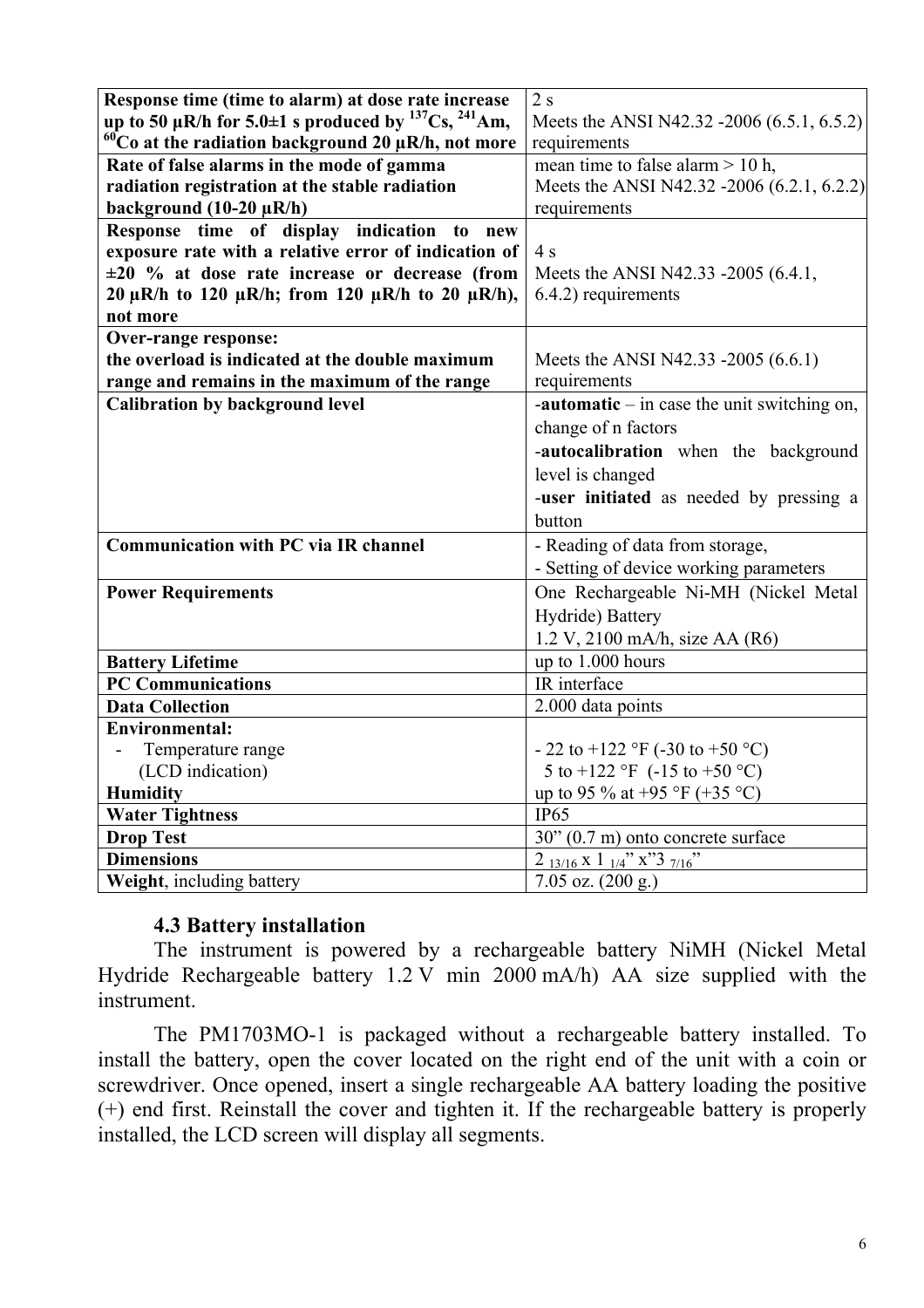When the battery voltage drops below 1.15 V, the instrument LCD will indicate a blinking battery sign and signals will be produced (audio, light and/or vibration). This means that the battery must be recharged or replaced.

However, the instrument can work up to 8 hours after the appearance of the "critical battery discharged" warning (at a normal background radiation level).

By pressing the MODE button the user can switch off the "critical battery discharged" warning for 30 minutes. At the same time the alarm thresholds will be turned on.

To check the battery power level in any operation mode, press and hold more than 5 seconds the LIGHT button, "bat" message and remaining battery power in relative units on the analogue scale will be displayed.



### **Notice - The manufacturer is not responsible for any malfunctions caused by incorrect battery use.**

### <span id="page-6-0"></span>**4.3.1 Battery charger**



The battery can be recharged using the supplied charger, which is combined with the instrument holder.

To recharge the battery, install the instrument in the stationary holder (Charging the instrument battery) and insert the charger plug into a standard automobile cigarette lighter socket (12 vdc).

The charger also can be permanently installed to the automobiles electrical system: this should be performed by a qualified technician.

### <span id="page-6-1"></span>**4.4 Clip installation/removal**

The PM1703MO-1 comes with a clip which may be used to fasten the instrument to a waist belt or pocket. The clip may be easily removed from the instrument by using a screwdriver or similar tool as shown:

<span id="page-6-2"></span>

Clip installation/removal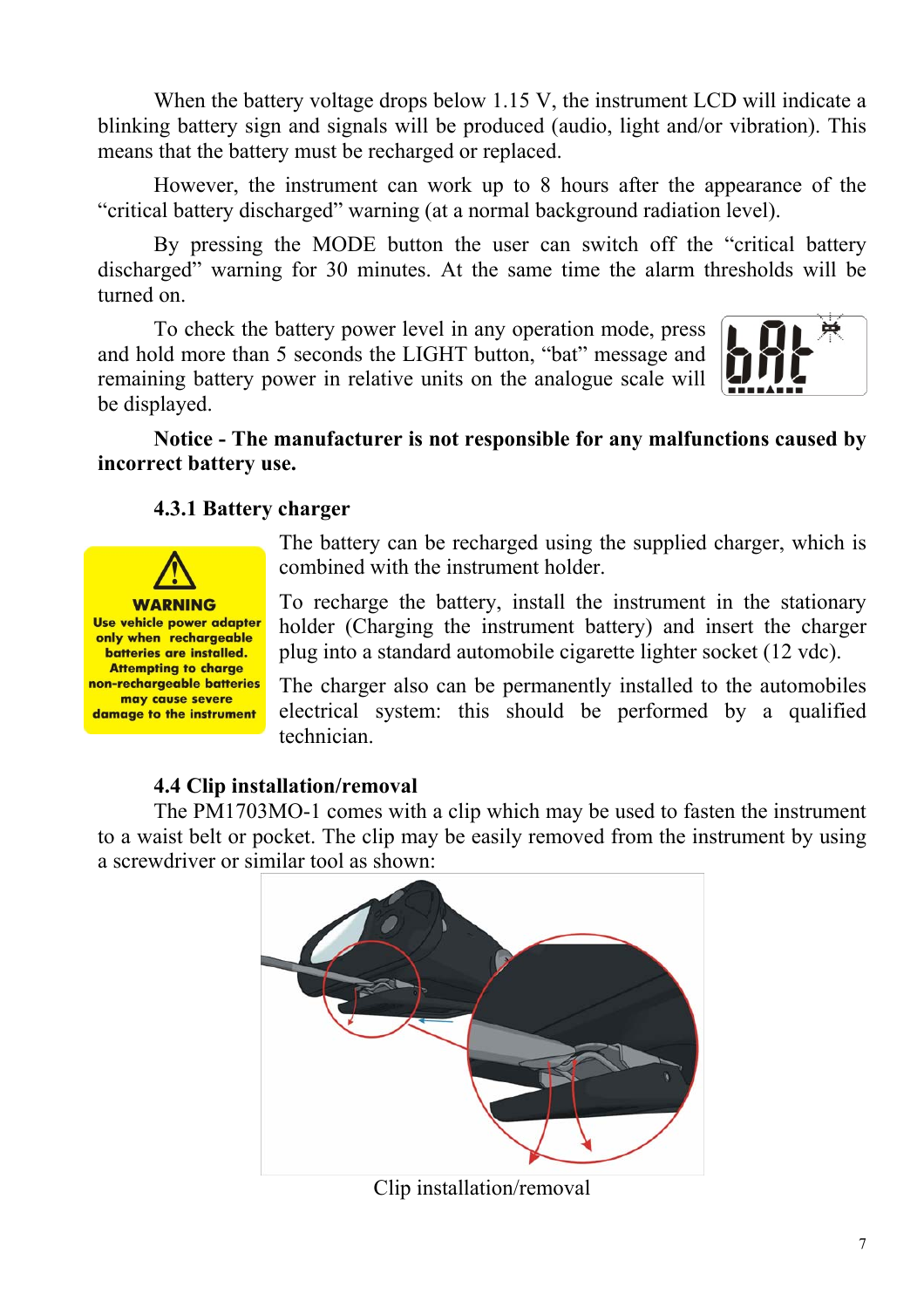### **4.5 Charging the instrument battery**

The battery charger is combined with the instrument holder and is designed for installation on the dash panel of an automobile or any other horizontal surface. To protect the instrument from sun thermal effect, the charger can be equipped with optional protective screen.

• Install the holder on the automobile's dash panel and fasten it with four screws (included in the delivery package);

• Move the instrument clip down by pressing on in;

• Install the instrument to the holder and ensure that the clip claw is firmly fixed in the holder;



• If the charger is properly installed in vehicle power supply, the green LED will be activated on the charger's back side;

• If the instrument is properly installed in the holder, the battery sign will be activated until the battery completely charges.

#### <span id="page-7-0"></span>**4.6 Alarm thresholds**

PM1703MO-1 can produce warning signals when the following threshold values are exceeded:

- Search (one threshold level, see section 5.5);

- Dose rate (two threshold levels);

- Dose (one threshold level).

When background radiation level reaches the specified threshold level, the instrument immediately produces a warning signal, notifying the user about a dangerous radiation level.

The audio, vibration and visual signals are different for each of the three thresholds.

Exceeding the threshold values is also indicated by an analogue scale on the LCD.

Use the **PM1703MO-1 Data Processing Software** to change instrument threshold values.

<span id="page-7-1"></span>When several thresholds are exceeded simultaneously, the **Dose** threshold has the highest priority, then the **Dose rate** threshold, and finally the searching "Alarms" threshold.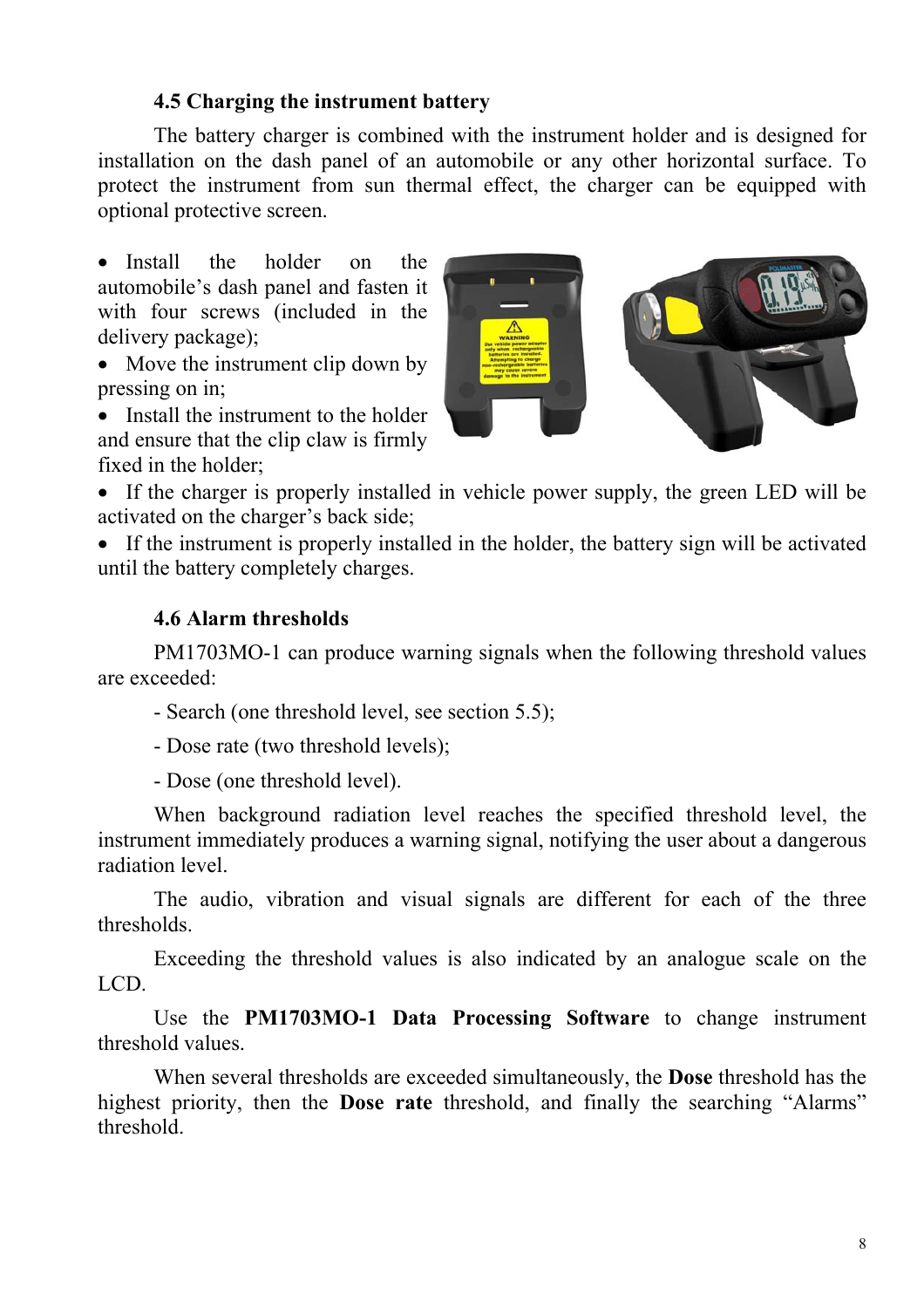### **4.6.1 Dose rate alarm thresholds**

The value range of Dose rate thresholds I and II correspond to the instrument dose rate measurement range (10 µR/h - 999 R/h).

The following threshold values are manufacturer preset:

**First dose rate threshold** - 5,000 µR/h.

**Alarms** - the instrument produces a light (red LED), audio and/or vibration signals and LCD is activated. The signals are single, of the same tone, constant and periodic with the same interval and duration of 1 s.

**Analogue scale** —filling the first five segments up to "∆" segment represents the preset threshold value.

For example:



**Second dose rate threshold** - 999 R/h.

**Alarms** - the instrument produces a light (red LED), audio and/or vibration signals and LCD is activated. The signals are of the same tone, alternating single and double ones with a constant 1 second interval between them.

**Analogue scale** - filling the scale up to "∇" segment represents the preset threshold value. If the radiation background rises, the scale can be filled to the end.

For example:



#### <span id="page-8-0"></span>**4.6.2 Dose alarm threshold**

The value range of the Dose threshold corresponds to the instrument dose indication range (10  $\mu$ R – 999 R).

#### **The manufacturer preset dose threshold is** 999 R.

**Alarms** — the instrument produces a light (red LED), audio and/or vibration signals and LCD is activated. Exceeding this threshold produces triple signals of the same tone, constant and periodic with the same interval and duration of 1 c.

**Analogue scale** — filling the scale to the end. The preset threshold value corresponds to the last segment of the scale.

For example:

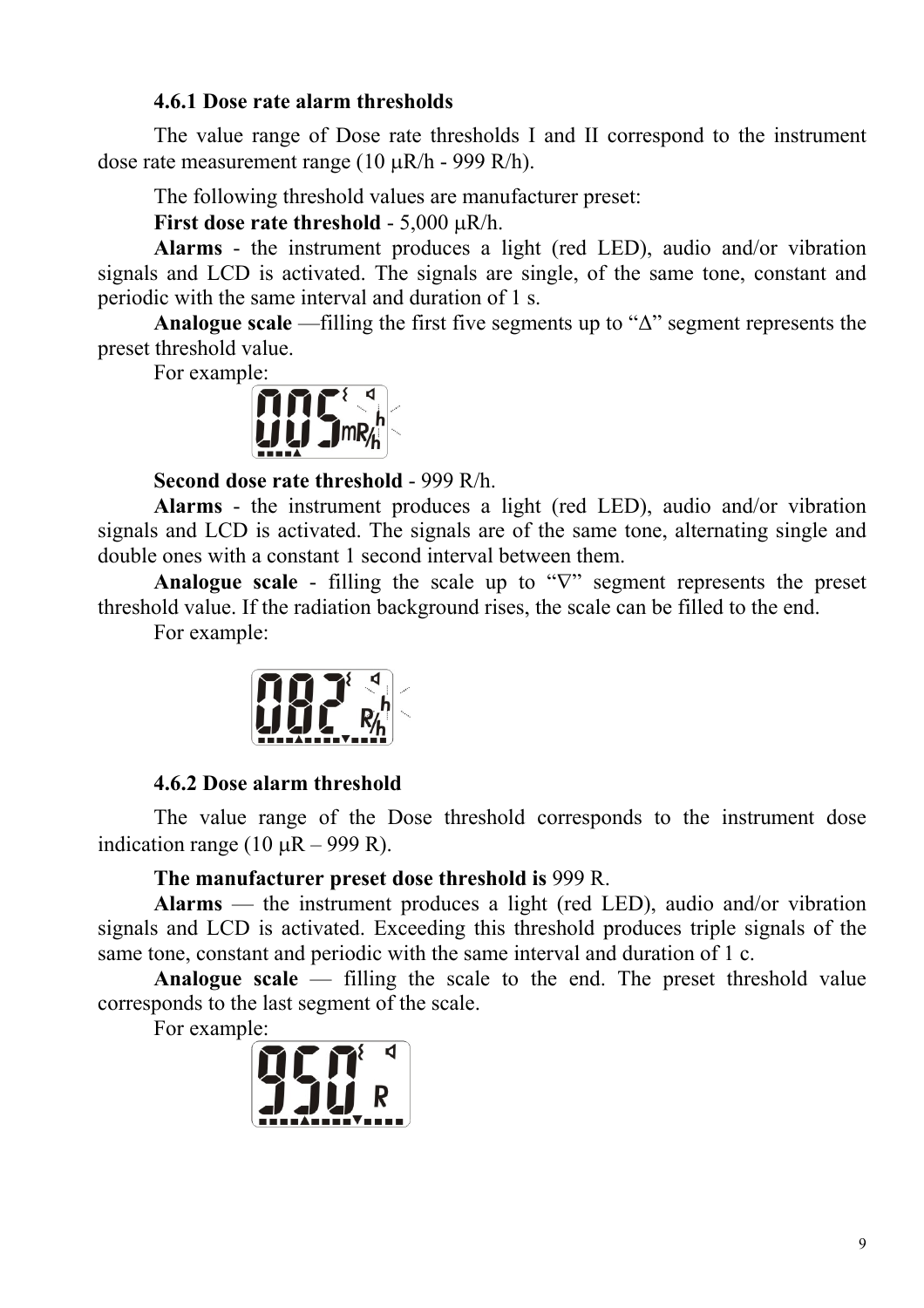# <span id="page-9-0"></span>**5 OPERATION**

# <span id="page-9-1"></span>**5.1 Turning the unit ON/OFF**



Once the battery has been installed, the РМ1703МО-1 will turn ON automatically. However, when turning ON the instrument from the OFF Mode, it is necessary to press the Mode button. All display segments and alarms will be activated for 1 second and

the unit will than perform its self-test procedures.

To turn the unit OFF, press and hold the LIGHT button for 6-7 seconds until the LCD screen displays the flashing "OFF" message. Confirm switching instrument off by pressing the MODE button.



# <span id="page-9-2"></span>**5.2 Going through self-tests and background calibration**

During self-tests procedures the display first shows message with firmware version [P-X.X],



Message «bAt» and Flashing message " $\leftrightarrow$ " and remaining battery power in relative units on the analogue scale is displayed.



 $\overline{a}$ 

Than the message "tSt" is displayed and the unit will perform its self-test procedures.



After the self-tests are completed the instrument goes to the background calibration. Message "CAL" (calibration) is activated on the display during this process, the instrument measures radiation background and calculates threshold values using the specified values of the **n** coefficients.



When self-tests and background calibration are finished, the РМ1703МО-1 is ready for operation.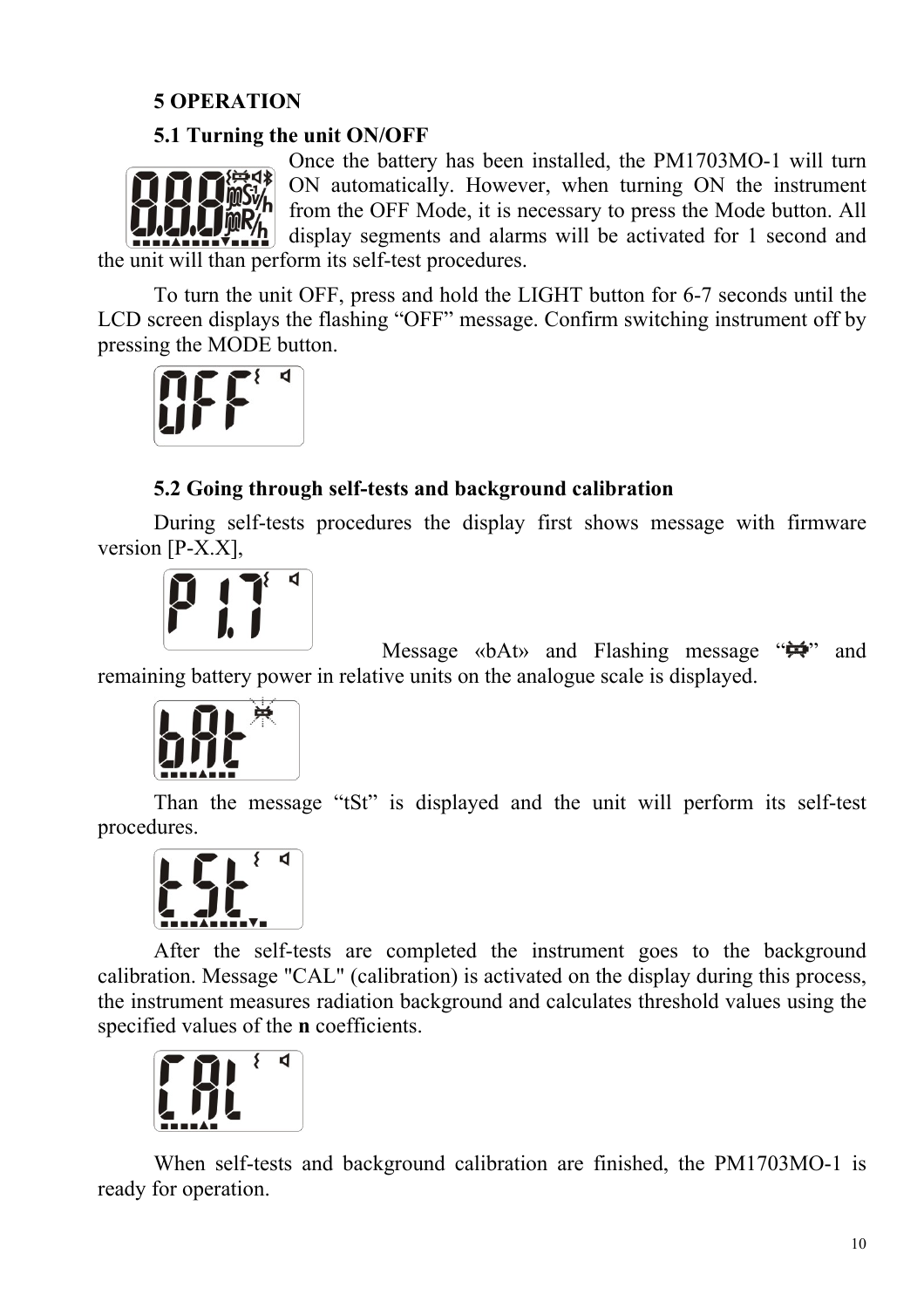# <span id="page-10-0"></span>**5.3 Operation Modes**

In order to meet the demands of every user, Polimaster customizes PM1703MO-1 according to the user's requirements. Please refer to the **Delivery options page to learn about the particular instrument's operation modes.** 

- Search Mode:
- Dose Rate Measurement Mode:
- Dose Indication mode.

Use the MODE button to switch between modes.

### <span id="page-10-1"></span>**5.3.1 Search Mode**

The Search mode is used for the detection and localization of sources of gamma radiation. In this mode, depending on the factory pre-set settings of your instrument, the LCD display will look as follows:



The instrument LCD window displays the current dose rate value in  $\mu$ R/h, mR/h and an "S" symbol is blinking (SEARCH). Indication of the measured dose rate value does not exceed one digit after the decimal separator. Switching the scale and unit is performed automatically.

In the Search mode the instrument detects and localizes sources of gamma radiation in the DER range of 1  $\mu$ R/h - 10 mR/h.

The instrument automatically compares the average count rate with the threshold value (the value based on the background radiation measured during calibration and the **n** coefficient set by the user).

In this mode, the instrument is capable of searching for and locating radioactive sources. When a radioactive source is detected (the point at which the calculated alarm threshold is exceeded), the instrument will produce a visual and audio and/or vibrating alarm. As the РМ1703МО-1 moves closer to the radiation source, the frequency of audio or vibrating signals increases, thus enabling the user to determine the direction toward the source location.

When the alarm signal frequency reaches the maximum value, it is recommended to run the background calibration procedure (see section 5.4). During this process it is important to keep the instrument in the same place if possible. Once the background calibration is completed, the user may then continue to search for the radiation source. This procedure may be repeated as many times as necessary until the gamma radiation source is located.

If the value of the dose rate exceeds the instrument's upper measuring limit for radiation (10 R/h), the overload message on the LCD screen will display "-OL-".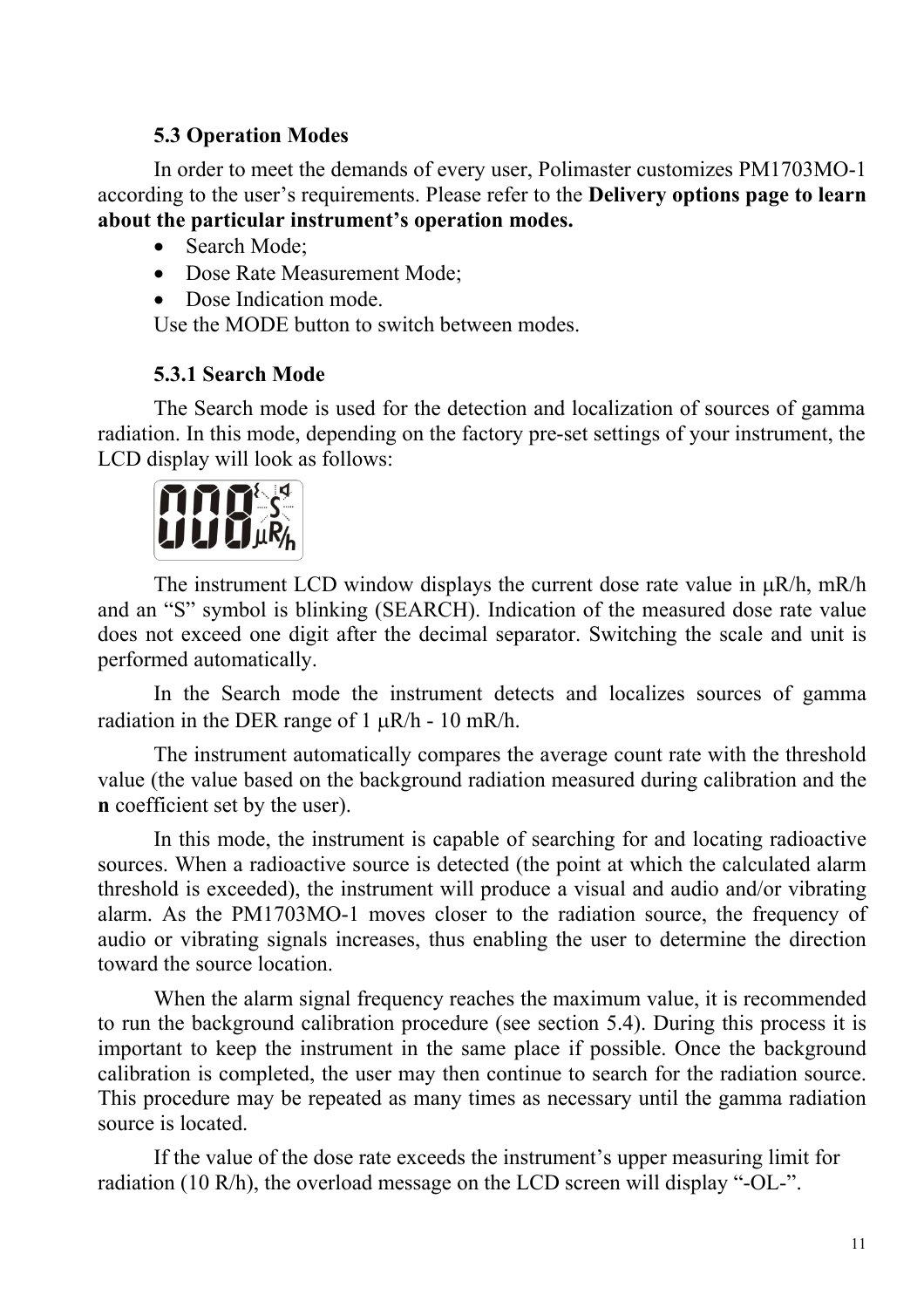### <span id="page-11-0"></span>**5.3.2 DER (Dose Equivalent Rate) Measurement Mode**

If your instrument is programmed to support DER measurement the LCD screen will look as follows when the unit is in it:



The instrument LCD displays the current dose rate value in  $\mu$ R/h, mR/h, R/h. The dose rate measurement range is  $10 \mu R/h - 999 R/h$ .

If the value of the dose rate exceeds the instrument's upper measuring limit for radiation (999 R/h), the LCD screen will display the overload message "-OL-".

#### <span id="page-11-1"></span>**5.3.3 DE (Dose Equivalent) Indication mode**

In the Dose indication mode the instrument LCD displays the value of the accumulated dose in  $\mu$ R, mR, or R. The indication range is  $0\mu$ R – 99 R/h.



At the same time the analogue scale is filled. The number of displayed scale segments corresponds to the accumulated dose relative to the preset dose threshold level.

If the value of the accumulated dose exceeds the instrument's upper indication limit (999 R), the LCD screen will display the overload message "-OL-".

To reset the accumulated dose value and start a new accumulation it is necessary to connect the instrument to a PC and use the **PM1703MO-1 Data Processing Software**.

The Dose Indication Mode is displayed on the LCD screen for 8 seconds, after that the instrument automatically switches to the Search Mode.

### <span id="page-11-2"></span>**5.4 Getting a new background**

The PM1703MO-1 is able to perform its calibration automatically. This feature provides more convenient instrument usage and decreases the probability of false alarms when the radiation background is changed slowly and there are no alarm signals.

The instrument is highly sensitive to a radiation level change. It can give alarm signals if, for example, it is moved from the outside where the radiation background is normally low to a building where there are materials including natural radioactive isotopes, which produce a higher natural radiation background. These materials mostly include: concrete and similar materials containing sand, natural stone (especially granite), ceramic tile, glass, etc.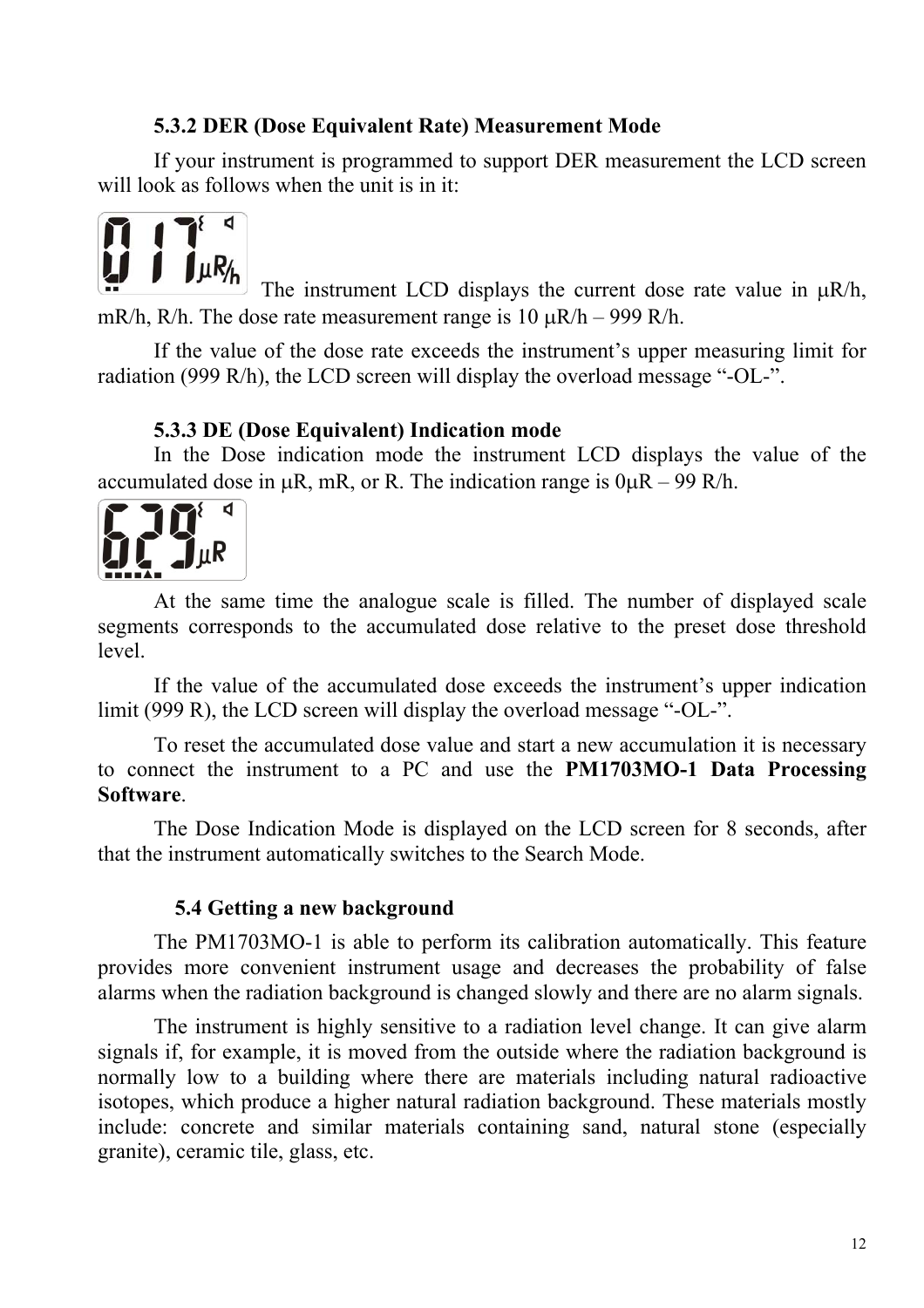In case the alarm is actuated automatic calibration is not performed, therefore it is recommended that the user re-calibrate the instrument manually to accommodate the changed background. You can also change the n-coefficient to alter the sensitivity threshold.

When the background radiation decreases (when the instrument is moved from a higher level of background radiation to a lower one) the instrument will be re-calibrated automatically (if auto-calibration is enabled). This increases the instrument's sensitivity and is very useful.

To update the background radiation levels and recalculate the thresholds, press and hold down the Mode button until the message "CAL" appears in the display window. The unit is now acquiring new background. In total, this process requires 60 seconds. When the LCD screen display returns to the normal numeric display, the unit has modified its background radiation levels to the new environment and is ready for normal operation.

#### <span id="page-12-0"></span>**5.5 Alarms**

Alarm levels in the Search Mode are derived from the ambient background. When the instrument runs through background calibration, it acquires a background reading and calculates the alarm levels automatically based on the value of **n coefficient** set by the user.

The value of n coefficient may be set in the range of 1.0 to 9.9 through every 0.1. The smaller is the value of n coefficient, the more sensitive is the instrument to changes in background radiation, and however this also increases the rate of false alarms (false positives). The larger is the value of n coefficient, the less sensitive unit becomes to minor changes in radiation background and responds only to large radiation field variations (intensive radiation sources nearby) and probability of false alarms decreases.

#### <span id="page-12-1"></span>**5.5.1 False Alarms**

All radiation detection systems experience false alarms. The number of false alarms depends on many factors including changes in the ambient background radiation level as well as changes to the system setup. Under normal conditions, if there are no mechanical impacts and the manufacturer's settings are used, the user should expect a maximum of one false alarm per ten hours of operation.

Occasionally, the instrument will "chirp" signaling to the user that the unit is still functioning. Such alarms are irregular and can, therefore, be easily distinguished from true alarm signals produced by the gamma radiation sources.

#### <span id="page-12-2"></span>**5.6 Exceeding instruments temperature operation range**

When the temperature inside the instrument exceeds the upper limit, the message "ot" will be displayed. The instrument functionality will be restored after its temperature will come back to the normal operation range.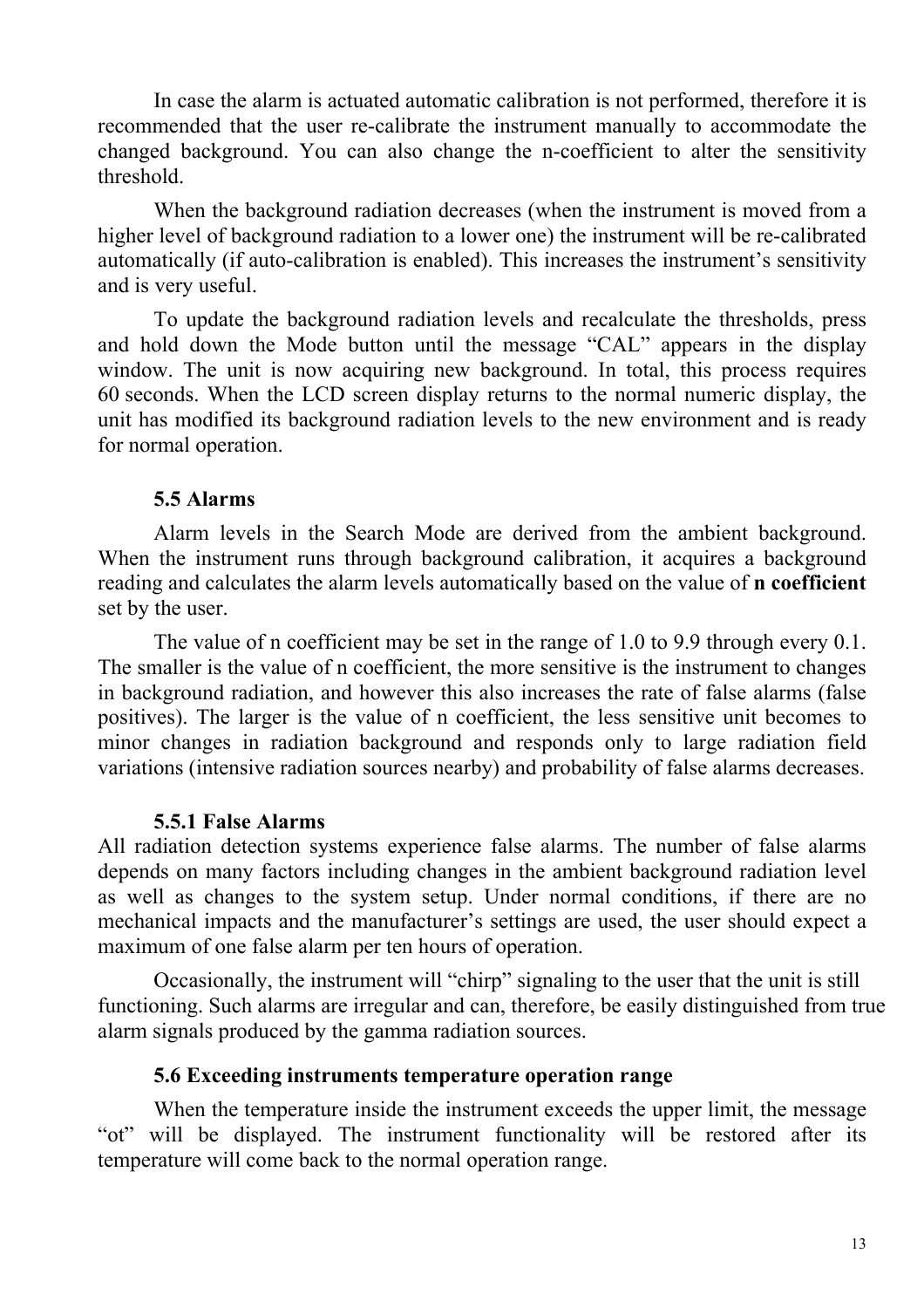### <span id="page-13-0"></span>**6 INSTRUMENT SETTINGS**

#### <span id="page-13-1"></span>**6.1 Adjusting instrument settings**

Using the unit front panel buttons it is possible to adjust several parameters of the instrument. The number and combination of settings enabled for editing in your particular instrument depends on factory pre-sets and may vary in each instrument. See below the complete list of settings that may be enabled for editing in the instrument:

**- n coefficient, gamma** may be setup in the range of 1.0 to 9.9 with increment of 0.1. The manufacturer's recommended value is 5.3;

- Enable or disable the **Audio alarm** on reaching the alarm threshold;

- Enable or disable the **Vibration alarm** on reaching the alarm threshold.

To enter the Setup Menu, press and hold down the Mode button. The "CAL" message will be displayed first. Continue to hold the Mode button down until the screen displays the first setting that can be adjusted. The first setting displayed on the LCD may be the alarm threshold value of n coefficient for the gamma channel:



#### <span id="page-13-2"></span>**6.1.1 n coefficient of the gamma channel**

To adjust it, make sure the instrument is in any of the operation modes, then press the Mode button and hold it for more than 5 seconds, "CAL" message will be displayed first. Continue to hold the Mode button down until the instrument enters the settings adjustment menu. You will immediately be able to adjust the N coefficient of the gamma channel:



To change the **n** coefficient value you have to press the Light button within four seconds after entering the menu, and then press Mode button to increase the coefficient value, or Light button to decrease it. If you don't press the Light button within four seconds after entering this menu, the instrument will automatically return to the last operation mode. Six seconds after the last adjustment of the coefficient value the instrument calibration will be performed automatically.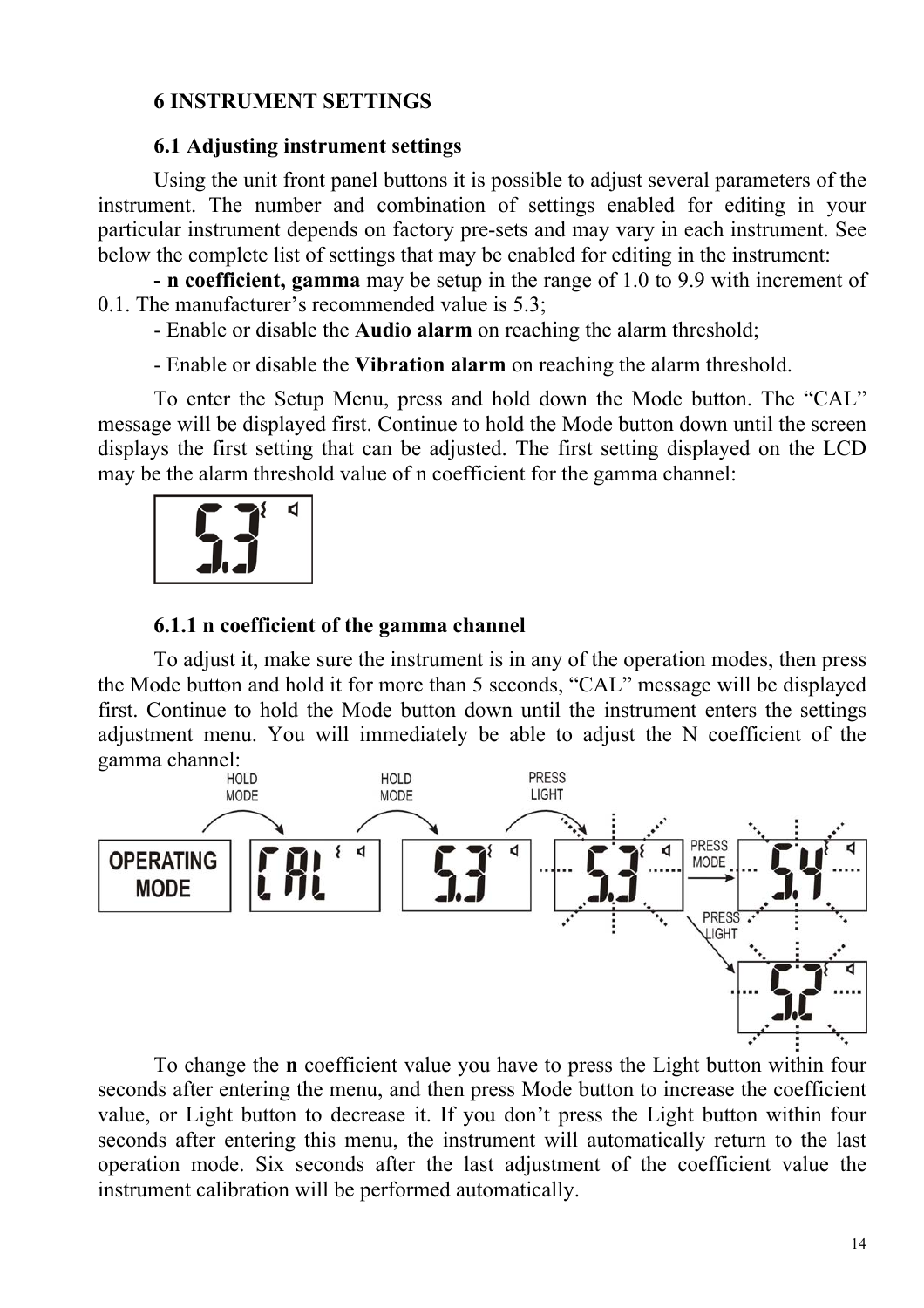#### <span id="page-14-0"></span>**6.1.2 Enabling/disabling the audio and vibration alarms**

To adjust it, make sure the instrument is in any of the operation modes, then press the Mode button and hold it for more than 5 seconds, "CAL" message will be displayed first. Continue to hold the Mode button down until the instrument enters the settings adjustment menu. Depending on the settings allowed for editing in your particular instrument, you will have to press the Mode button one or several times until you see the On (or Off) и a blinking loudspeaker sign:



When the LCD displays **On** (or **Off**) you can use the Light button to change the setting, i.e. switch on or off the audio alarm. Then press the Mode button to do the same for the vibration alarm: when the LCD displays **On** (or **Off**) and blinking vibration sign you can use the Light button to change this setting as well.

Then press the Mode button and LCD displays the temperature inside the instrument.

**Note:** Don't use the built-in temperature use for environmental temperature measurement.

If you don't press any button within four six seconds the instrument calibration will be performed automatically.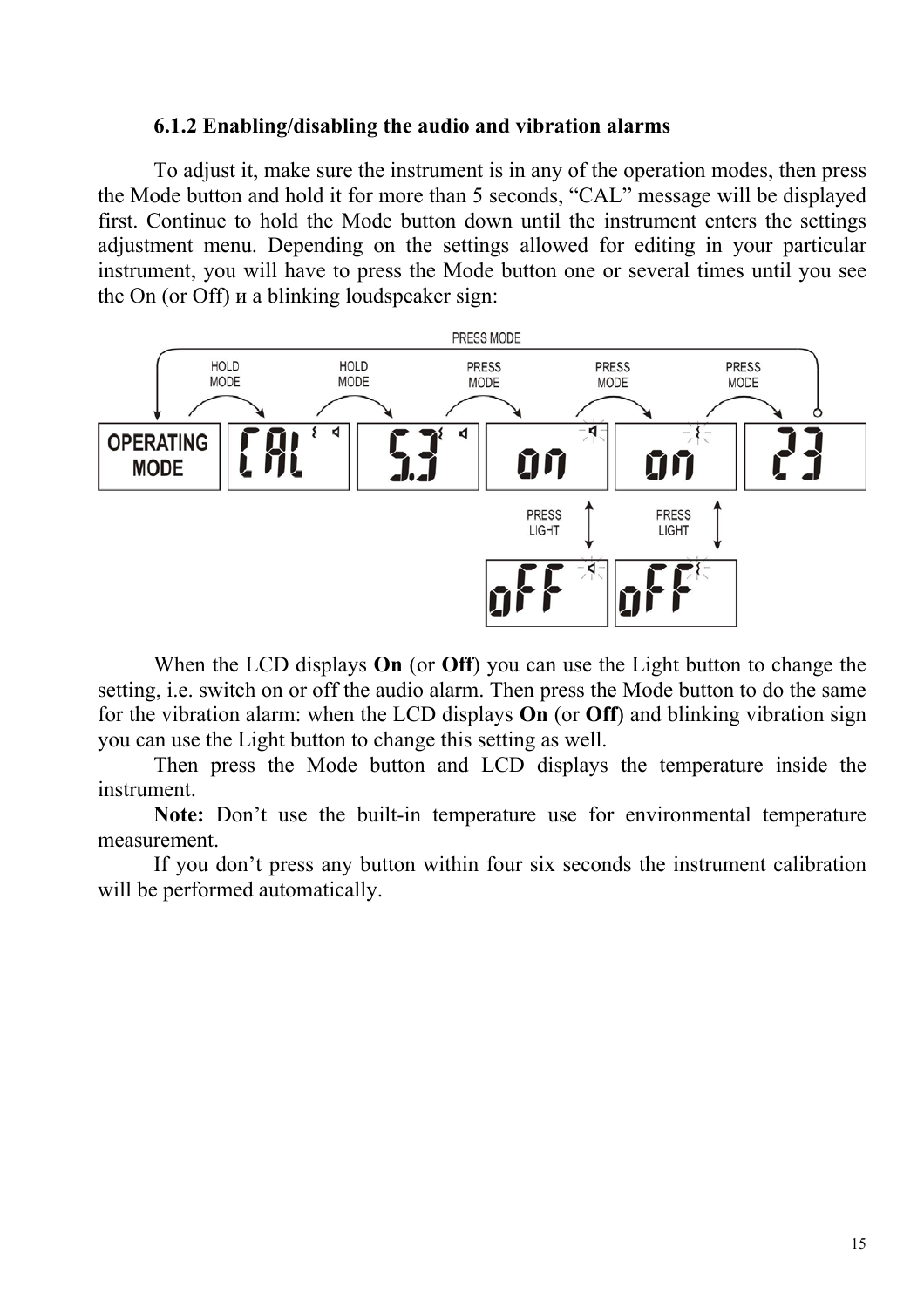### <span id="page-15-0"></span>**7 COMMUNICATION WITH COMPUTER**

The PM1703MO-1 is equipped with infrared data exchange capabilities. PM1703MO1 Data Processing Software must be installed on your personal computer in order to be able to communicate with the instrument.

This communication allows the user to set advanced instrument parameters, download event data stored in the instrument memory to the database and perform other operations. Please see the "PM1703MO1 Data Processing Software Guide" for more information.

Whenever information about exceeding a threshold value is stored in the instrument memory, the LCD screen indicates it by a blinking "h" (HISTORY) sign. This sign disappears after the information is read from the instrument memory by the PM1703MO-1 Data Processing Software.

To initialize the infrared communication, place the instrument 3 to 4 inches away from the infrared adapter and press the Light button. When the РМ1703МО-1 enters the Data Communication Mode the message "IR" is displayed on the LCD screen.



As soon as the instrument's operation history is transferred it is deleted from the instrument memory and the instrument is turned off automatically.

### <span id="page-15-1"></span>**8 TROUBLESHOOTING**

In the field, troubleshooting is limited to replacing the battery. Most of the yet encountered problems have been reported to be because of low battery or poor battery quality. To operate this instrument, use only fresh, high-quality alkaline batteries. The РМ1703МО-1 requires very little energy which means that while troubleshooting the unit should be allowed to stand without the battery for 1-2 minutes to allow the internal circuits to discharge. Discharging the remaining battery power is especially important if the user is experiencing problems with the unit.